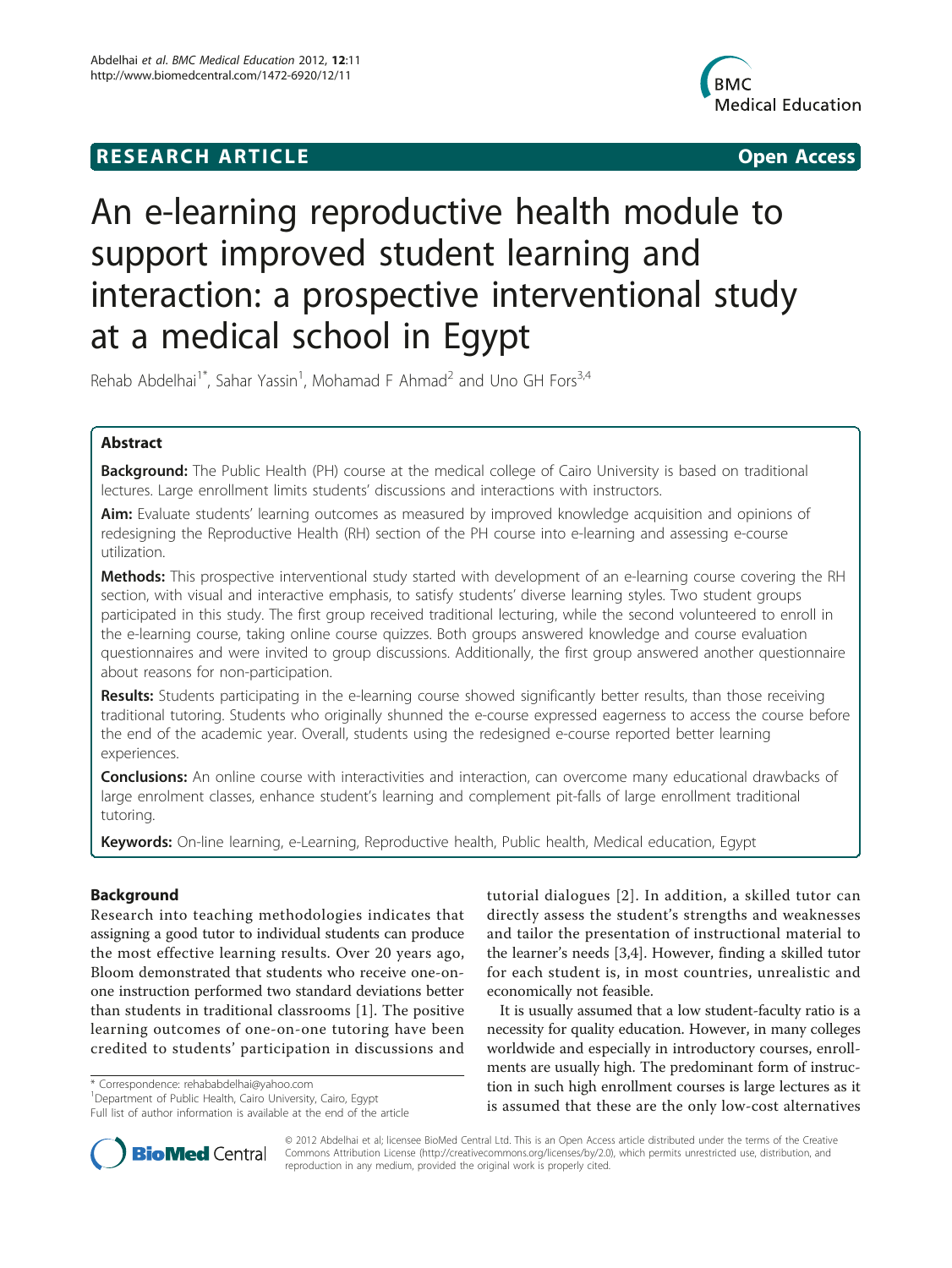available. Such lectures have been criticized for treating all students as identical individuals, ignoring the fact that students have different levels of interest, learning styles, motivation, attention span and ability to learn [[5](#page-7-0)]. For example, while students with weaker skills need more attention and opportunities for interaction, students with stronger skills need opportunities to excel and accelerate their learning independently [\[6\]](#page-7-0). Additionally, current students, who are dubbed as the "net-generation", seem to have less attention span than previous generations [[7\]](#page-7-0). This makes it more difficult for even a very professional lecturer to maintain students' attention in a large lecture presentation setting. In summary, traditional large lecture presentations have problems in engaging the students and in meeting their individual learning styles.

To give students a better opportunity for interaction in large enrollment classes, some universities combine large lecture presentations with discussion sections in smaller groups. However this multiple sections model also has its challenges. Sometimes these sections are often still quite large and are dominated by the same presentation techniques. Additionally, the instructor may develop his or her own set of course materials and deliver what is basically the same material in his or her own style. Therefore, although in theory this model may lead to better interaction with students, in practice this model often produces a remarkable lack of uniformity in learning outcomes due to lack of coordination and inconsistency [[6](#page-7-0)].

The advances in information and communication technology have directed attention to online learning methods, also known as e-learning. With the introduction of the Internet and the World Wide Web, e-learning has shown a major potential for providing more flexible access to courses content and instructions. Therefore, e-learning might address large enrollment problems by delivering course contents and instructions to learners anytime and anywhere. Furthermore, well designed e-learning courses can enhance the quality of learning experiences and outcomes by promoting the concept of learner-centered courses and encouraging students self-learning. A prevailing presumption is that learning a complex body of knowledge effectively, requires a community of learners that can be expanded and supported through e-learning [[8](#page-7-0),[9\]](#page-7-0). Another conjecture is that asynchronous discourse is inherently self-reflective and therefore more conducive to deep learning, than is synchronous discourse [[10,11\]](#page-7-0).

## The actual challenge

In 2004, the Egyptian Supreme Council of Universities evoked an initiative for reforming the undergraduate medical education. The vision of the Egyptian Medical schools was set to produce competent graduates who should be able to perform their jobs according to the accepted international standards [[12\]](#page-7-0). In response, the Department of Public Health and Community Medicine (DOPHCM) at the Faculty of Medicine, Cairo University sought means to support such a vision. The department is responsible for teaching the Public Health (PH) course which is a required course in the Egyptian medical schools' curricula. The challenge was to enhance the learning outcomes for this course when enrollment, approximates about 1500 students per academic year.

This course runs for eight weeks, and is offered four times every academic year (in four rounds) to accommodate the 1500 students. Therefore, the enrollment in each offering exceeds 350 students. Medical students enroll in this course during their fourth year of college (out of 6 years in total). Seven two-hour lectures are offered every week in large lecture halls to accommodate the students. In addition, the 350 students are divided into 10 groups of about 35 students each. Each group attends about eight tutorial classes and two site visits (two-hours each) per week. However, even with this set-up, the previously mentioned lack of uniformity in learning outcomes [[6\]](#page-7-0) is a major concern as the rather large group size is also still limiting student-to-teacher interactions.

#### Study objective

The objective of the study was to determine whether the undergraduate medical students' course that is taught traditionally (in a face to face setting), could also be taught in a complementary distance learning setting. We hypothesized that a supplementary distance learning alternative would be at least equal to the traditional format in developing student knowledge, skills and attitudes.

Our intention was to demonstrate that constructing a complementary distance e-learning course which integrates technology into learning can produce learning results that exceed the results obtained by large enrollment lecture format alone. Student-faculty interaction is an important component of the instructional format which can vanish in large enrollment classes. Therefore, in this study, alternative forms of interactions were sought in order to raise students' achievements.

## Methods

## Developing the e-learning module

The Reproductive Health (RH) part of the PH course constitutes about 15% of the curriculum and is four weeks long. It includes sections on Maternal and Child Health, the Family planning program in Egypt, as well as indicators to measure health. In the traditional setting this part is given in 7 grand lectures, 8 tutorials and 4 site visits (in total 38 hours of teaching). Additionally, the students are instructed to read the comprehensive text book on the subject.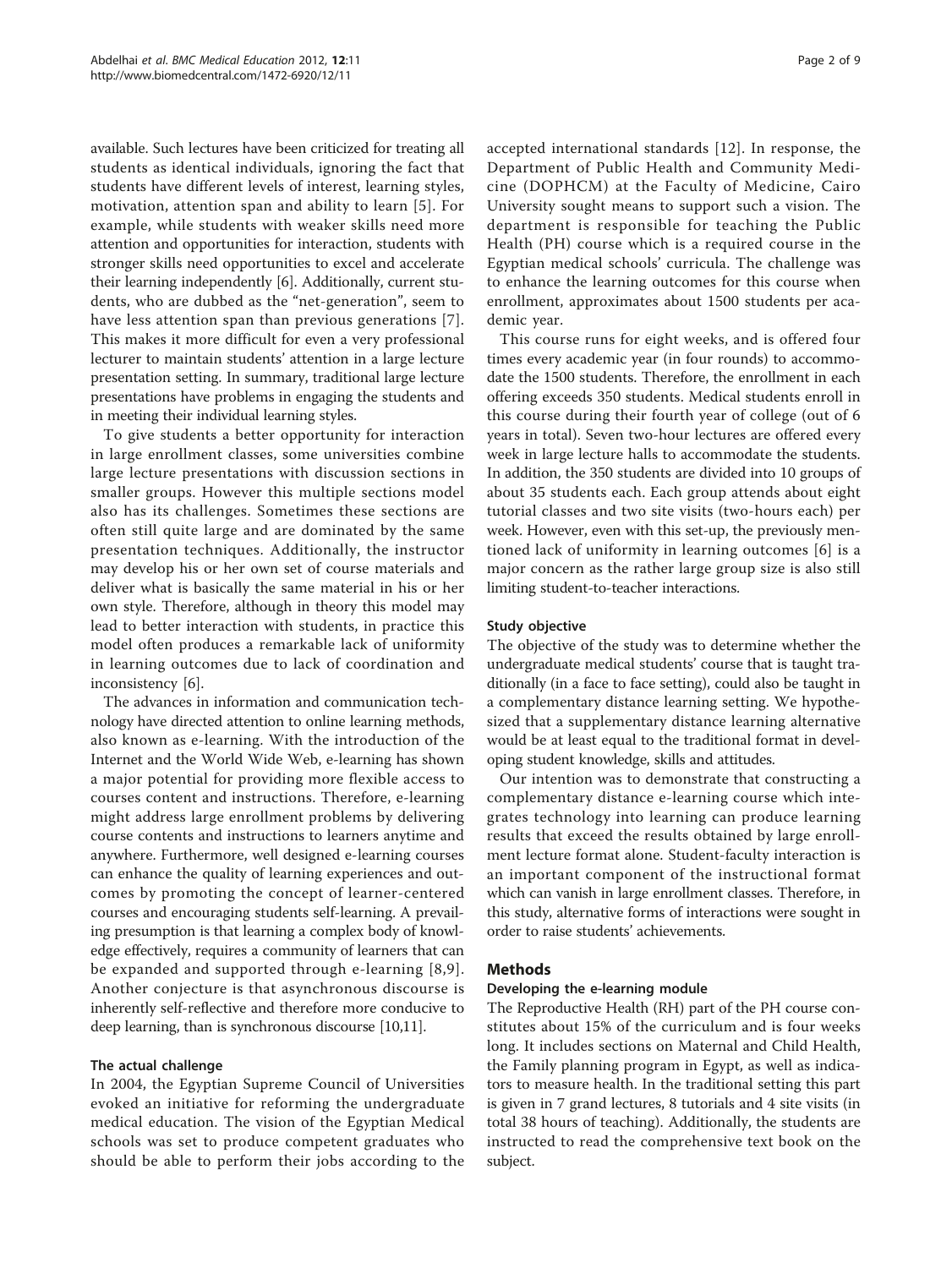The open source Course Management System (CMS) "Moodle" was utilized to develop an e-Learning course covering the RH part of PH curriculum. The e-Learning course contains 4 modules: Measurement of health (10 lessons), Maternal health program (17 lessons), the Family planning program (4 lessons), and Child health care (14 lessons). Each lesson is estimated to take one hour each and is followed by a lesson quiz with multiple choice questions (MCQ) and extended matching questions. All e-Learning material was based on the required course textbook and the intended learning outcomes (ILO's). However, to facilitate learning the original material was complemented by new visuals, animations and other interactive materials. The Course Management System environment also offers student-student as well as student-teacher communication via a chat room (open 24 hours), forum discussions, and the possibility to send messages between the users as well as faculty members.

Deadlines for completion of each module were set by the course facilitators. Completion of the course took on average five weeks. Course facilitators (two senior and one junior staff member) spent approximately 20-25 hours a week participating with all students in online discussion forums and answering questions.

#### E-learning course assessment

Each lesson of the e-Learning course is followed by a number of MCQ and matching questions with a 70% passing grade requirement to move on to the next lesson. Additionally, each module of the e-Learning course starts with a pre-quiz and ends with a post-quiz. Quizzes include 20 MCQ and matching questions, which appear at random, from all lessons of the module. Students are allowed one attempt for the pre-quiz and five attempts for the post-quiz. The final score for the module is based on the average of the five post-quizzes.

Polls about the different sections were developed to assess satisfaction with the module content and instructional design. Additionally, behavior/attitude-based assessments were also done based on contributions to the on-line discussion forums. A final questionnaire was developed to assess attitudes and perceptions towards elearning in comparison to the traditional lectures.

#### Study design and participants

This prospective interventional study included two student groups. "Group 1" includes students who volunteered to use the e-Learning course. This group was assessed by online post-modules' quizzes as mentioned above and a final online exam. "Group 2" were those who received the traditional lecturing approach only. The whole class (including both groups) was a highly motivated group of students whose grades, according to university records, were high. Initial paper instructions were given to the first group of students on how to use the on-line system, methods of assessments and deadlines.

The study used a prospective design, were students attending the DOPHCM round were invited at the 1<sup>st</sup> week of the round to the e-learning module on a voluntary basis. Over three rounds a total of 171 students participated in the e-learning module.

The students enrolled in the e-Learning course were also invited (by email and phone) to three focus group discussions. In the focus groups, the students discussed what they enjoyed most and if they found any limitations or difficulties during the course. The students who did not volunteer to use the system were also invited (by email and phone from their peers using the e-learning system) to similar group discussions where they gave insights to the reasons of non-participation.

At the end of each round, a random sample of students from group 1 and group 2, were asked to complete two questionnaires; the first was the RH knowledge questionnaire, and the second a Course Experience Questionnaire (CEQ) adapted from Ramsden 1991 and Ramsden 2003 [[13,14\]](#page-7-0). A total of 295 students completed the RH questionnaire (140 taking the e-Learning course and 155 non-participants in the e-Learning course) and 200 students completed the CEQ (97 from the e-Learning course and 103 non-participants in the e-Learning course). A third questionnaire was introduced to 106 students who did not use the e-learning course to detect reasons for nonparticipation.

#### Learning assessments

1- Students participating in the e-learning module were assessed by the pre and post quizzes as well as by the final online quiz. Online quizzes consisted of a range of MCQ and extended matching questions, covering the sections addressed in each module. All quizzes were timed and since questions appeared randomly for each student, it was not possible for students to share answers.

2- The CEQ reflects students' opinion concerning the learning process from students' perspectives.

3- The RH knowledge questionnaire was a paper based questionnaire introduced to students during their final week of the PH course. Students were asked to fill it anonymously indicating if they participated in the elearning course or not.

The RH knowledge questionnaire and online quizzes were specifically developed to cover the intended learning outcomes of all areas of the RH part of the PH course. Content validity was determined by a senior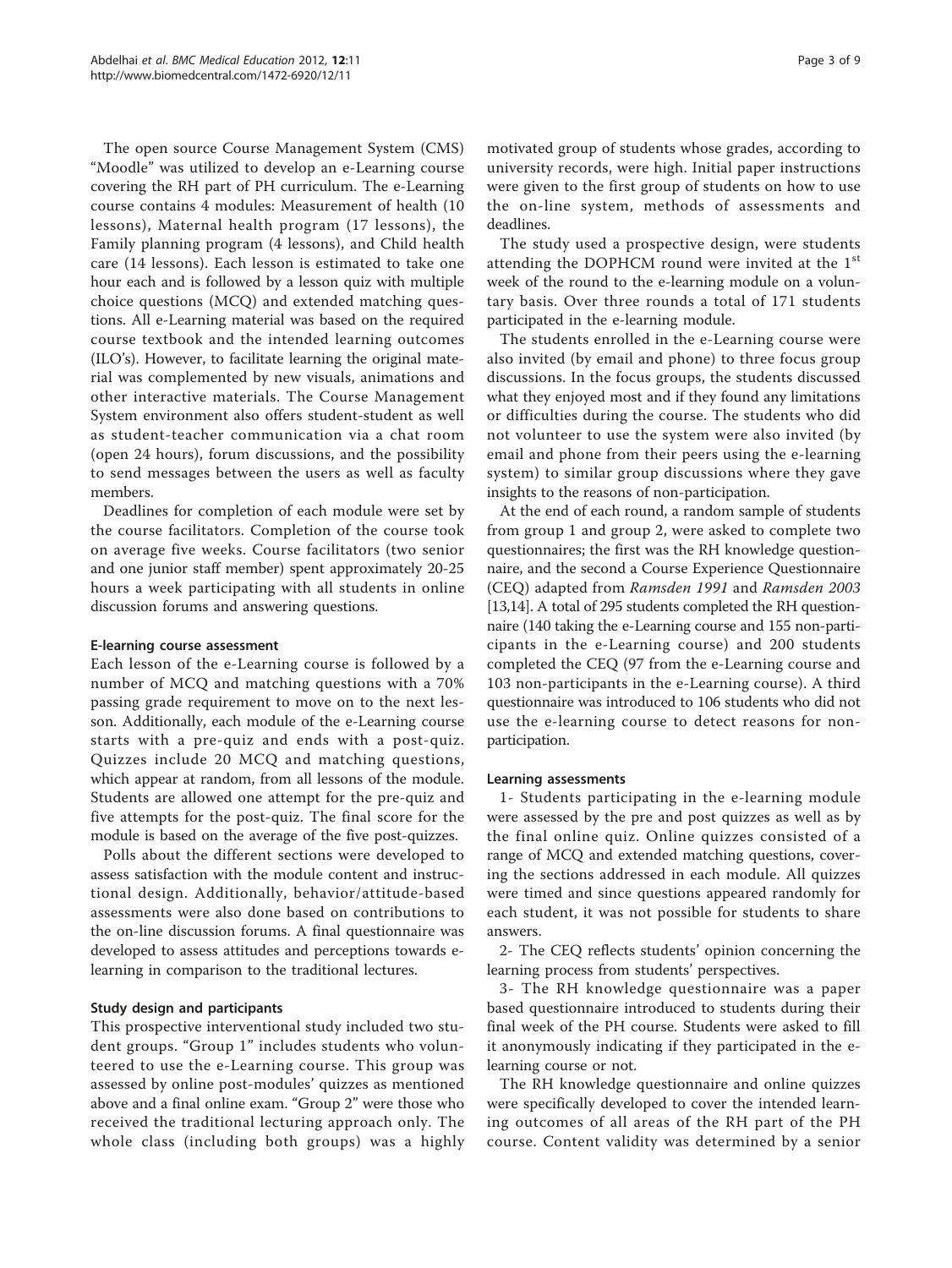member of the PH staff. Then the final e-learning course was pilot-tested before allowing the volunteering students to register in the course.

### Data manipulation, scoring, and analysis

Questions on the CEQ were grouped into five categories, namely;

• The Good Teaching Scale (GTS) which contains 6 questions covering practices such as giving feedback to the students on their progress, explaining things, and making the course interesting.

• The Clear Goals and Standards Scale (CGS), contains 4 questions and measures the clarity of course goals and the expected standards of students attending the course.

• The Appropriate Assessment Scale (AAS) contains 3 statements that attempt to measure the students' perceptions of the course assessments.

• The Appropriate Workload Scale (AWS), which contains 4 questions aimed to measure the student's perception of the amount of work needed for the course.

• The Generic Skills Scale (GSS) containing 6 questions takes into account the extent to which the course adds to the generic skills of the students e.g. decision and problem solving skills and capacity for self learning. All questions were rated on a 5 point Likert scale from strongly disagree with a score of 1 to strongly agree with a score of 5. Scores for each scale were added and mean scores were reported

Questions on the RH knowledge questionnaire were scored as incorrect or correct and a final total score was calculated. At the end of the RH questionnaire, students were asked to evaluate the ease of the questions on a 3 point Likert scale (easy, moderate and difficult).

The Statistical Program for Social Sciences (SPSS) version 15 was used for data analysis. Analysis included simple frequencies and descriptive analysis (Mean and Standard Deviations). Statistical tests of significance used were the Chi Square test, the Paired t-test and the Student's t-test, as appropriate. A P - value < 0.05 was considered significant.

## The focus groups

All meetings were recorded and transcribed manually. After transcription, responses from each meeting were subjected to content analysis which permitted category or theme creation based on frequency of participants' responses.

## Ethical considerations

The study was approved by the Public Health Department Council, Faculty of Medicine - Cairo University. All assessment questionnaires were collected in an anonymous and voluntary manner. Data of students participating in the e-learning course was preserved confidentially throughout the study in accordance with the Declaration of Helsinki.

## Results

Of the 171 students enrolled in the e-learning module, the majority were females  $(68\% - n = 116)$  and 32% were males ( $n = 55$ ). On the other hand, students in group 2 had a nearly equal distribution, with males representing 48% ( $n = 75$ ) and females 52% ( $n = 80$ ). All Students' age ranged from 20 to 23 years with mean age of  $20.4 \pm 0.6$  years. The learning outcomes for group 1, as measured by improved course scores between the pre- and post-quizzes were highly significant with P < 0.001 [Table [1\]](#page-4-0).

When comparing mean RH knowledge scores between students participating in the e-learning module  $(n =$ 140) and those attending the regular lectures only ( $n =$ 155), we found a highly statistical significant improvement for students in the e-learning group ( $P < 0.001$ ). No difference was found among males and females attending the e-learning module, regarding their scores  $(P = 0.48)$ . On the other hand, females attending the regular lectures had slightly higher mean knowledge scores than males and this finding was border line significant [Table [2\]](#page-4-0).

We explored students' perceptions towards the ease of questions on the knowledge questionnaire. We found that nearly a quarter of students in the e-learning group  $(24.3\% \cdot n = 17/70)$  reported they found the questions easy versus only 7.7% of students in the traditional teaching group ( $n = 9/117$ ). Inversely, 43.6% of students attending the traditional lectures ( $n = 51/117$ ) found questions difficult versus only 5.7% of students from the e-learning group ( $n = 4/70$ ), and these findings were highly significant with P < 0.001 [Table [3\]](#page-5-0).

At the end of PH round, another random sample of students were asked to complete the CEQ. Both study groups filled out the questionnaire. A comparison of mean scores on the CEQ scales was conducted between both groups of the study. Students enrolled in the e-Learning course had higher significant mean scores for the Good Teaching Score. Similarly, they had significantly higher scores for the Clear Goals Scale and the Appropriate Workload Scale. On the other hand, no difference between both groups was detected for the Appropriate Assessment Scale and the Generic Skills Scale [Table [4\]](#page-5-0).

We identified causes why students did not participate in the e-learning course by analyzing the third questionnaire's data. The main reasons claimed were mainly due to commuting daily from governorates outside Cairo and the extensive amount of required course material to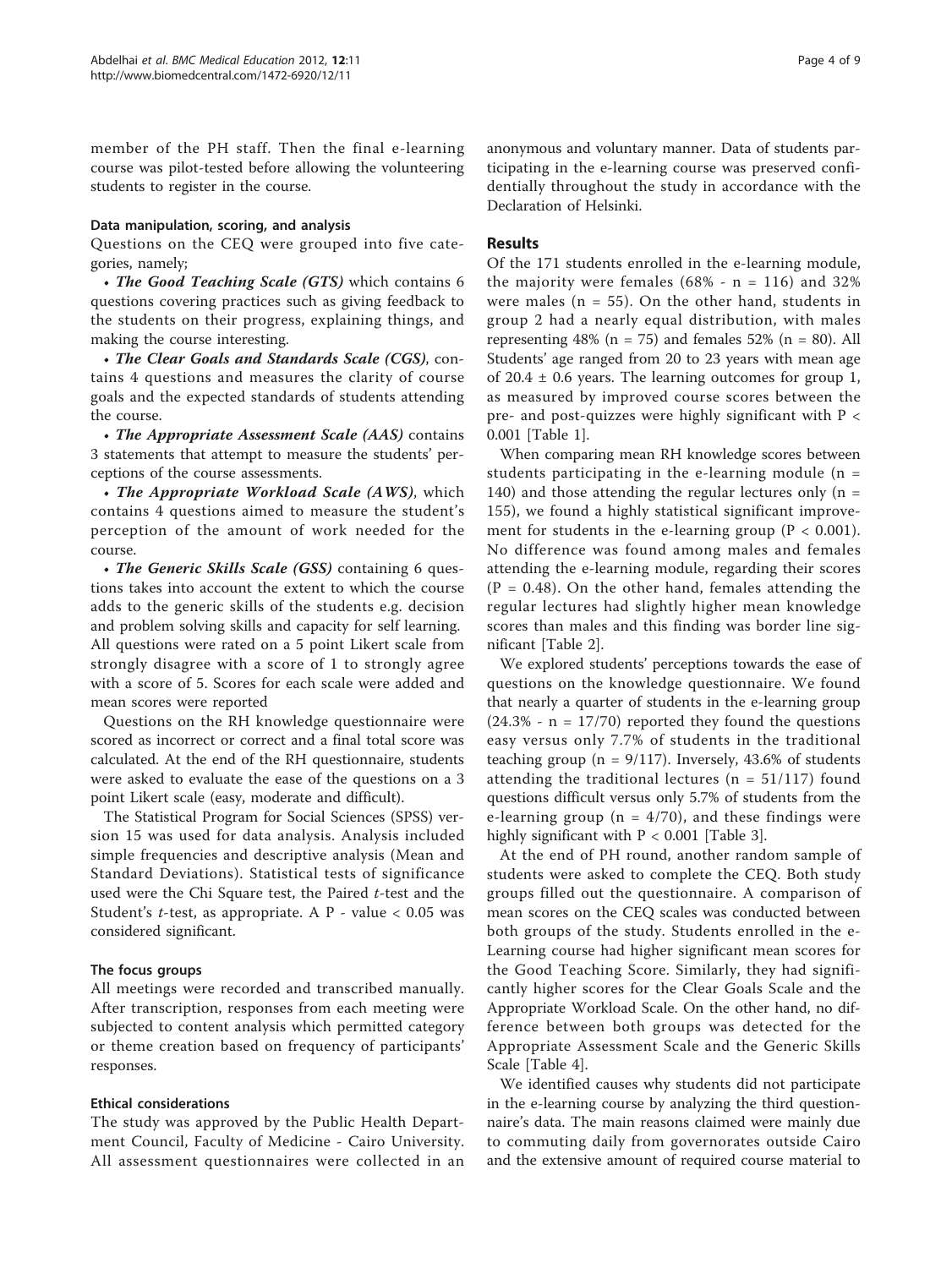| Page 5 | Ωt | 9 |
|--------|----|---|
|        |    |   |

| <b>Module Quiz Scores</b>     |      | Mean $\pm$ SD     | Paired difference<br>$±$ SD | 95% CI      | Paired t -test<br>P - value |
|-------------------------------|------|-------------------|-----------------------------|-------------|-----------------------------|
| <b>Measurements of Health</b> | Post | $86.93 + 16.69$   | $28.91 + 25.43$             | 24.78-33.05 | < 0.001                     |
|                               | Pre  | $58.02 + 20.86$   |                             |             |                             |
| <b>Maternal Health</b>        | Post | $90.47 \pm 14.67$ | $23.63 + 19.97$             | 19.72-27.52 | < 0.001                     |
|                               | Pre  | $66.84 + 16.52$   |                             |             |                             |
| <b>Family Planning</b>        | Post | $96.04 + 10.18$   | $7449 + 7774$               | 20.29-28.70 | < 0.001                     |
|                               | Pre  | $71.55 + 21.62$   |                             |             |                             |
| <b>Child Health</b>           | Post | $93.47 + 10.02$   | $25.45 + 18.97$             | 21.63-29.28 | < 0.001                     |
|                               | Pre  | $68.02 + 17.62$   |                             |             |                             |

<span id="page-4-0"></span>Table 1 Comparison of students mean quiz scores, before and after taking the e-learning lessons, by module

Number of students = 171.  $SD =$  Standard deviation: and 95%CI = 95% confidence interval

study (38.7% of responses each -  $n = 41/106$ ). About a fifth (19.8% -  $n = 21/106$ ) lived in the university dorm with limited computer and internet facilities while about  $22\%$  (n = 23/106) reported inability to access the internet. About one third  $(32.1\% - n = 43/106)$  reported having initially enrolled in the e-learning, but missed the first deadline for completion of the first module, and nearly 19% could not keep up with the deadlines ( $n =$ 20/106), and were not able to continue the whole module. Another 13% ( $n = 14/106$ ) of students reported "not liking" deadlines (like the ones in the e-learning modules). Only 12% of surveyed students reported that they considered e-learning "a waste of time"  $(n = 13/106)$ . However, nearly 62% ( $n = 65/106$ ) expressed their wish to participate in the e-learning module in the future [Table [5\]](#page-6-0).

Both groups of students were invited to three group discussions. Analysis of focus group discussions data yielded three major themes. First, students enrolled in the e-learning course highlighted how the course helped improve their outcome of learning. Students reported that "they achieved better through the e-learning course", and that e-learning "helped plan their studies and helped (them) to understand the subject". Students raised the issue of their wish for the e-learning course to include other parts of the PH curriculum other than RH to help them with their studies for the whole course, and if possible to have sections in Arabic (as the e-learning

modules were written in English). The second theme focused on interaction. Students were very positive regarding interaction, and feedback from the tutors responsible for the e-learning course and from each other in the forums. They expressed that they "could now communicate between each other and with the teachers using the e-learning course platform". They also described how the e-learning course "helped them with learning through interactions with each other and how they were motivated to create links to new learning material". They expressed a wish for more images and interactive animations and videos as well as links to external resources, although they had created some of their own that were approved by the course facilitators. The third theme was related to the e-course system. Students expressed they had a "Very Good experience" with the e-learning system, and raised the issue of their wish for "the system to re-open after deadlines" to give them a chance to revise for exams.

Analysis of focus group discussions data for students not enrolled in the e-course generated two themes. The first addressed issues related to the course. They highlighted the fact that the e-course was time consuming and required commitment to course deadlines. Students expressed that "it consumed too much time", that they "ran out of time" and "could not keep up with the course deadlines". The second theme focused on the access to computers and internet. Most of them had no

|  | Table 2 Reproductive health knowledge scores among participating students |  |  |
|--|---------------------------------------------------------------------------|--|--|
|--|---------------------------------------------------------------------------|--|--|

|                                        | Study groups                  |                  | 95% CI          | Student's<br>t -test<br>P - value |  |
|----------------------------------------|-------------------------------|------------------|-----------------|-----------------------------------|--|
| <b>All Students</b>                    | $E -$ learning (n = 140)      | $15.40 + 2.46$   | $-418 - -266$   | < 0.001                           |  |
|                                        | Non e - learning (n = $155$ ) | $11.97 \pm 2.78$ |                 |                                   |  |
| E - learning                           | Males $(n = 64)$              | $15.09 + 2.33$   | $-1.72 - 0.82$  | 0.48                              |  |
|                                        | Females ( $n = 76$ )          | $15.54 + 2.54$   |                 |                                   |  |
| <b>Non e-learning</b> 11.52 $\pm$ 2.97 | Males $(n = 75)$              | $11.52 + 2.97$   | $-1.75 - 0.005$ | 0.049                             |  |
|                                        | Females $(n = 80)$            | $12.40 + 2.53$   |                 |                                   |  |

 $SD = Standard deviation:$  and  $95\%CI = 95\%$  confidence interval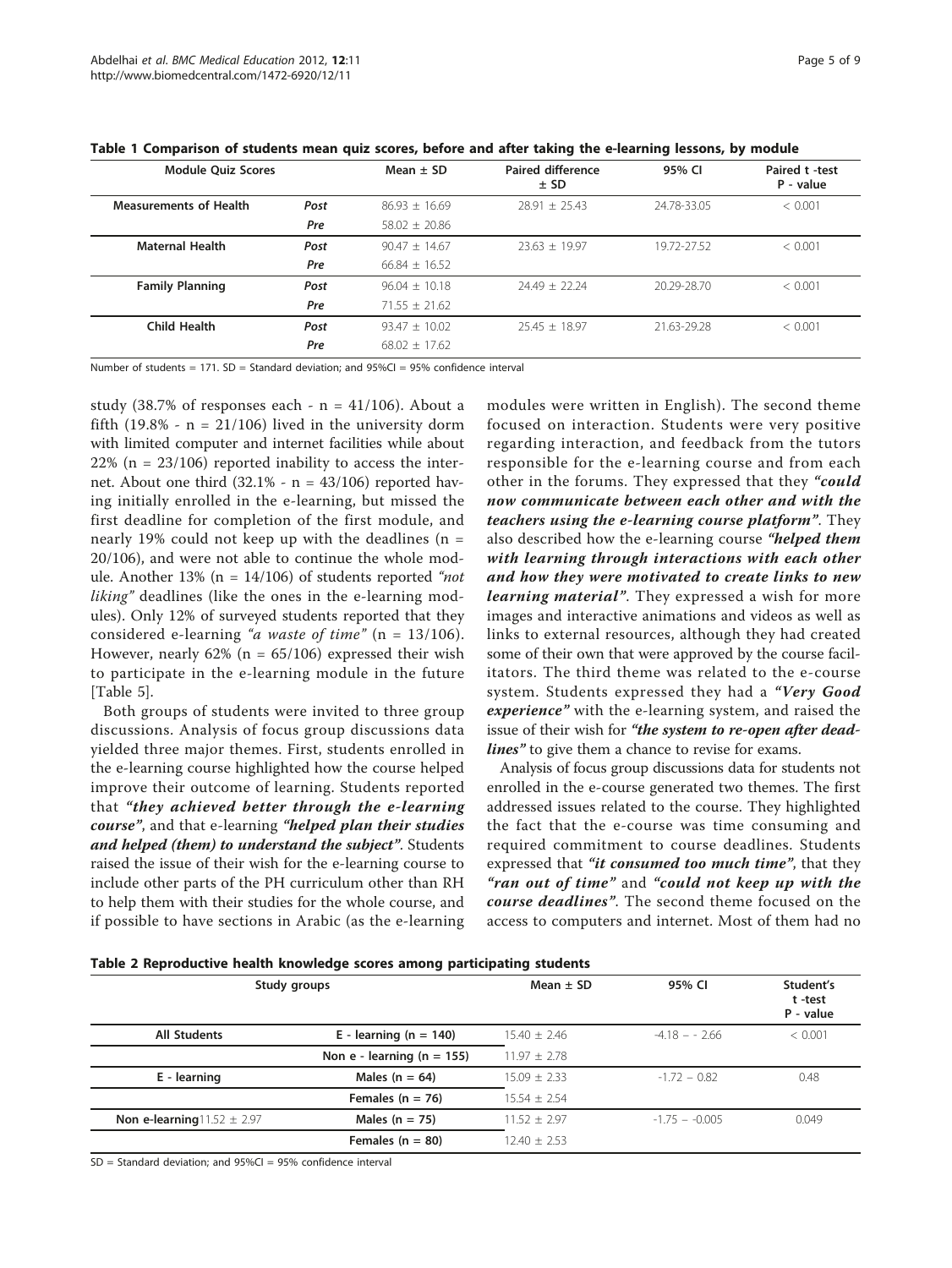| <b>Study Group</b> |                 | Reproductive health knowledge questions<br><b>Total</b><br>$No†$ . (%) |                             |             | $\mathbf{v}^2$<br>P - value |
|--------------------|-----------------|------------------------------------------------------------------------|-----------------------------|-------------|-----------------------------|
|                    | Easy<br>No. (%) | Moderate<br>No. (%)                                                    | <b>Difficult</b><br>No. (%) |             |                             |
| E - Learning       | 17(24.3)        | 49 (70.0)                                                              | 4(5.70)                     | 70 (100.0)  | < 0.001                     |
| Non e - learning   | 9(7.70)         | 57 (48.7)                                                              | 51(43.6)                    | 117 (100.0) |                             |

<span id="page-5-0"></span>Table 3 Perceptions of students towards the reproductive health knowledge questionnaire

No<sup>†</sup> = not all students (from both groups) answered this question i.e. presence of missing values $\chi^2$  = Chi Square test

personal access to internet and/or computers. Additionally, the university does not provide any computer and internet connection facilities for students. However, they expressed wishes to access the e-Learning course before the end of the academic year through cyber cafés for exam revisions.

Results of the final online questionnaire showed that students' satisfaction with the e-learning course exceeded 95% (163/171) and that the majority (92% - n = 157/171) agreed that the course was well organized and ran smoothly. They expressed their appreciation to have the "chance to do all they wanted and needed to do freely, whenever they wanted". Their opinions on traditional lectures were that these were "**not interactive**" and that they were "passive listeners only with little chance to participate".

## **Discussion**

Thanks to the Internet and steady growth of educational technologies, the number of e-learning resources available to educators has dramatically increased. Repositories or digital libraries have been established within medical education, to manage access to e-learning materials [[15\]](#page-7-0). In undergraduate medical education, e-learning offers learners materials for self-instruction and collaborative learning. The idea of a collaborative learning community is a critical concept in medicine where high order learning

is desired [\[5\]](#page-7-0). Although some institutions have tried to use e-learning as a stand-alone solution to updating or expanding their curricula, it is best believed to begin with an integrated strategy that considers the benefits and burdens of e-learning before revising the curriculum [[16](#page-7-0)]. Additionally, there is evidence for the effectiveness and acceptance of e-learning within the medical education community [[17\]](#page-7-0), especially when combined with traditional teacher led activities [[18\]](#page-7-0), which coincides with our methodology.

As with other educational materials, there are two major approaches to the evaluation of e-learning: process and outcomes. In our study we concentrated on evaluation of the outcome through measuring changes in learners' knowledge, or attitudes. The evaluation framework outlined by Kirkpatrick, can be used to evaluate e-learning interventions. The Kirkpatrick model defines four levels of evaluation based on outcome: satisfaction, learning, change in learner behavior, and organizational change/patient outcome [\[15](#page-7-0)], all of which coincide with our study except the fourth item. Our findings show that despite that e-learning was a new thing for the students they were highly satisfied with the e-learning course. The majority enjoyed learning using this method. Their overall scores improved as they proceeded in the e-learning module. All differences between pre and post-quiz scores of the e-learning module were highly significant. These

|  | Table 4 Comparison of course experience questionnaire scores among participating students |
|--|-------------------------------------------------------------------------------------------|
|  |                                                                                           |

|                               | . .                        | - -              |                |                                |
|-------------------------------|----------------------------|------------------|----------------|--------------------------------|
| <b>CEQ Scales</b>             | $E$ -learning <sup>†</sup> | Mean $\pm$ SD    | 95% CI         | Student's t -test<br>P - value |
| <b>Good Teaching Scale</b>    | Yes                        | $21.35 \pm 5.36$ | $-3.39 - 0.02$ | 0.035                          |
|                               | No                         | $19.67 \pm 4.47$ |                |                                |
| Clear Goals & Standards       | <b>Yes</b>                 | $13.65 \pm 3.28$ | $-3.08 - 0.95$ | 0.043                          |
|                               | <b>No</b>                  | $11.98 \pm 2.74$ |                |                                |
| <b>Appropriate Assessment</b> | <b>Yes</b>                 | $9.29 + 2.39$    | $-0.93 - 0.82$ | 0.893                          |
|                               | No                         | $9.23 \pm 2.53$  |                |                                |
| Appropriate workload          | <b>Yes</b>                 | $14.88 \pm 2.38$ | $-2.54 - 0.59$ | 0.002                          |
|                               | No                         | $13.30 \pm 2.96$ |                |                                |
| <b>Generic Skills Scale</b>   | Yes                        | $21.82 \pm 4.32$ | $-0.18 - 1.34$ | 0.77                           |
|                               | No                         | $21.59 \pm 4.52$ |                |                                |

E-learning<sup>†</sup> Yes (n = 97) No (n = 103)

SD = Standard deviation

 $95\%$ CI =  $95\%$  confidence interval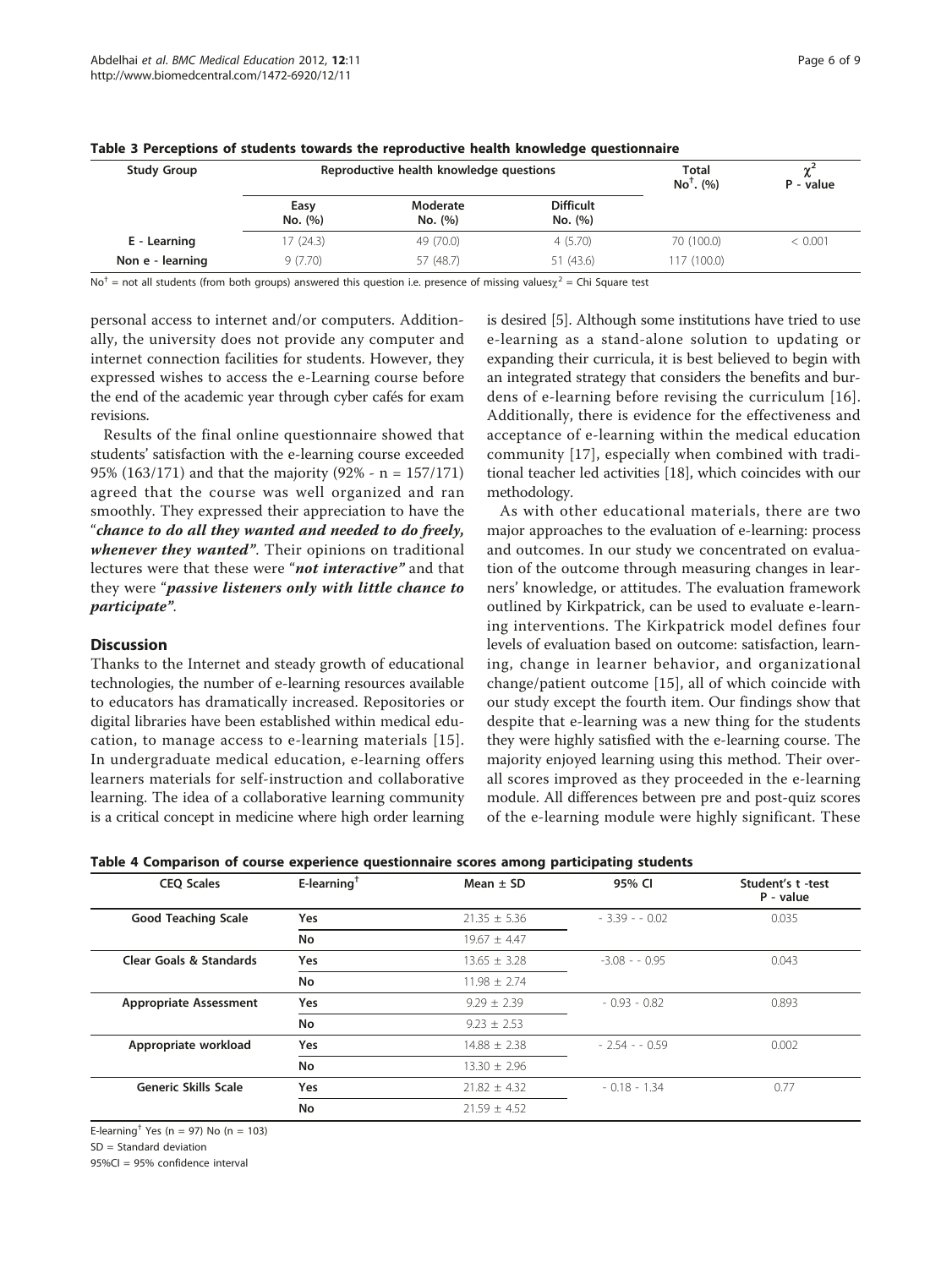| Causes for non-participation <sup>†</sup>                       | Frequency<br>No. | Percent |
|-----------------------------------------------------------------|------------------|---------|
| Lack of time due to travel from outside Cairo to the university | 41               | 38.7    |
| Lack of time due to extensive studies                           | 41               | 38.7    |
| No access to computer/internet                                  | 23               | 21.7    |
| Lives in University Dorm with limited facilities                | 21               | 19.8    |
| Missed the deadline for the first module                        | 34               | 32.1    |
| Could not keep up with the deadlines                            | 20               | 18.9    |
| Don't like deadlines                                            | 14               | 13.2    |
| Considers e-learning a waste of time                            | 13               | 12.3    |
| Future desire to participate in e-learning                      | 65               | 61.9    |
| Total <sup>T</sup>                                              | 106              | 100.0   |

#### <span id="page-6-0"></span>Table 5 Causes mentioned for non-participation in the e-learning course

† Multiple answers were allowed

findings are similar to those of other studies evaluating online courses [[19\]](#page-7-0). When comparing reproductive knowledge scores between students participating in the e-learning course and those attending the regular lectures only; we found a highly statistical significant improvement for students in the first group. This coincides with other findings that show effect sizes favored e-learning compared to classroom instruction [[20\]](#page-7-0). No difference was found among males and females attending the elearning course, regarding their scores which shows no sex preference concerning e-learning.

We explored students' perceptions towards the ease of questions on the knowledge questionnaire. We found that nearly a quarter of students (24.3%) enrolled in the e-course (group 1) reported they found the questions easy. Inversely, 44% of students attending the Face-to Face traditional lectures (group 2) found questions difficult which may be attributed to better learning behavior for group 1.

A comparison of mean scores on the CEQ scales was conducted between both groups of the study. Students enrolled in the blended-learning course had higher significant mean scores for the Good Teaching Scale. This is consistent with another study that reported instructor ratings to be strongly correlated with student satisfaction [[21](#page-8-0)]. Similarly, students on the e-learning course had significantly higher scores for the Clear Goals Scale and the Appropriate Workload Scale which agree with reflections of Norman 2008 showing e-learning to be more efficient than its alternatives where students participating in e-learning are reported to achieve the same amount of work in about 30% less time [[22](#page-8-0)]. On the other hand, no difference between both groups was detected for the Appropriate Assessment Scale and the Generic Skills Scale which partly concur with a study that found no significant differences between student groups on achieving team process skill [\[18\]](#page-7-0). An observation of a more positive achievement regarding course learning objectives, perceived by students in the first group, is consistent with our findings. Researchers concluded that the results provide evidence to support elearning format without compromising pedagogy. They also suggest that this format enhances students' perceptions of their learning [[18](#page-7-0)].

The results of our focus group discussions showed that students were satisfied with the e-system and expressed they had a "very good experience with the elearning system". Additionally, improved learning outcome was stressed as the e-course "helped plan their studies" and "helped them understand the subject". They especially enjoyed the "chance to do all they wanted and needed to do freely, whenever they wanted" and how "the e-learning course helped them with their learning". These findings iterate those reported in 2007 about the flexibility of e-learning [\[23](#page-8-0)], allowing learners' greater control over the learning environment and freedom to move at their own pace, thus adapting to characteristics of individual learners such as cognitive and learning styles.

#### Limitations of the study

The students in the e-learning group were not prevented from attending the traditional lectures as well, which means that they might have done so. However, when asked, the majority of students in the e-learning course did not attend the lectures to a major degree. Although they volunteered for the course, their very superior learning outcomes as compared to the "traditional group" clearly indicated that the e-learning course was the main reason for their better results. This is because there was a highly motivated group of students whose grades, according to university records, were high yet did not choose to become involved in the e-course. Hence, the detected difference can be attributed to the e-course. Another limitation is that it was not possible to assess retention of knowledge, since students in each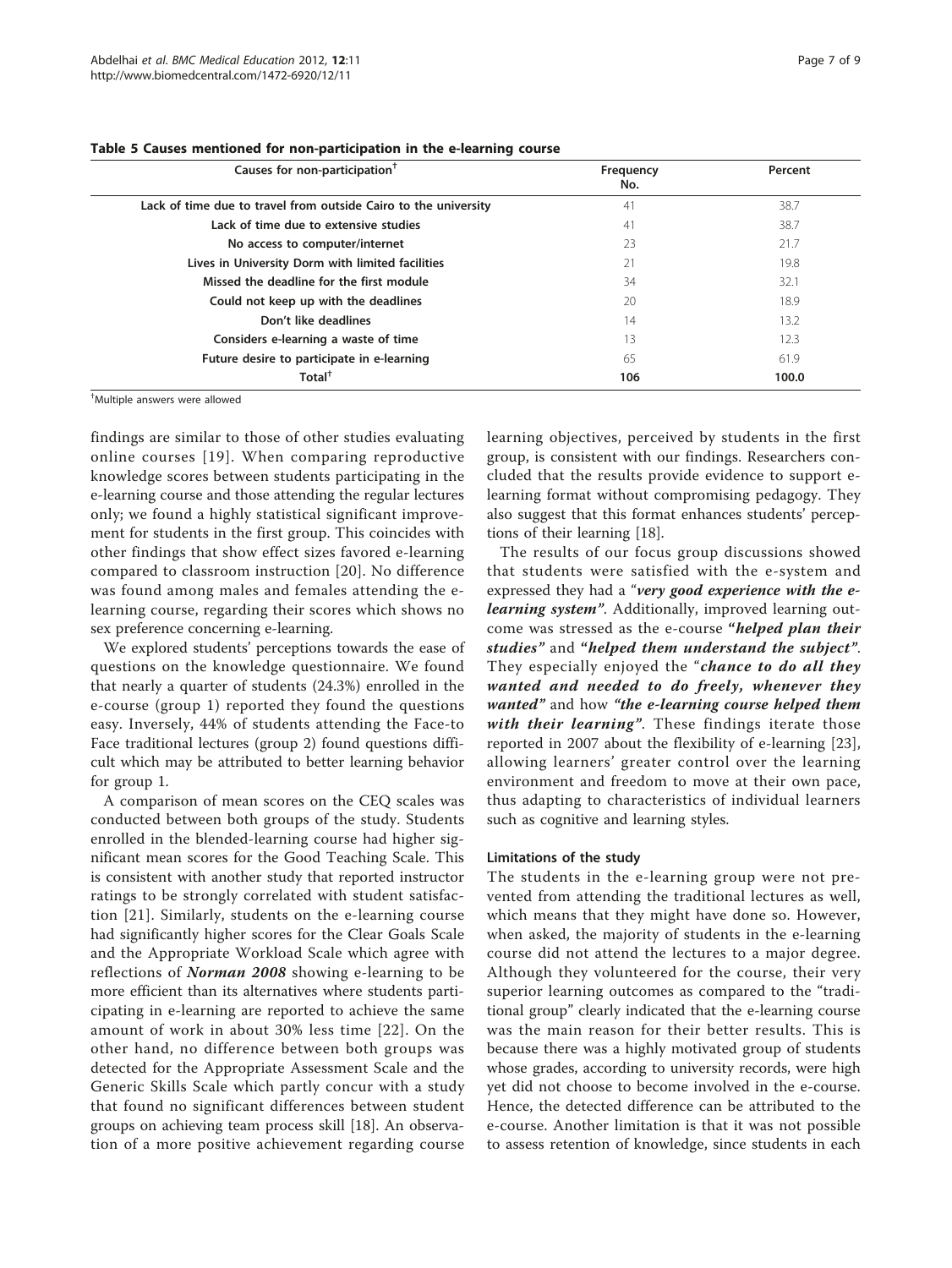<span id="page-7-0"></span>round move on to other departments and it was not possible to reach them at a later date. Furthermore, although the analysis used for the focus group data was a simple one, it was considered sufficient for the purpose of this research.

## Conclusions

Our results denote that an online course with activities for interaction between students and instructors and amongst students can overcome many educational drawbacks encountered in large enrolment classes, enhance student's learning thus overcoming pit-falls of traditional learning. In addition, student's perceptions of diversified visual and interactive e-learning content elements were very positive. The integration of e-learning into undergraduate, graduate, and continuing medical education will promote a shift toward adult learning in medical education, wherein teachers no longer serve solely as distributors of content, but become facilitators of learning and assessors of competency. It is recommended that universities with large enrollment classes adopt elearning and provide facilities for its implementation. This can be achieved by providing computer halls with internet connections on campus and at university dorms.

#### Abbreviations

AAS: Appropriate assessment scale; AWS: Appropriate workload scale; CEQ: Course experience questionnaire; CGS: Clear goals and standards; CMS: Course management system; DOPHCM: Department of public health and community medicine; GSS: Generic skills scale; GTS: Good teaching scale; ILO: Intended learning outcomes; MCQ: Multiple choice questions; PH: Public health; RH: Reproductive health; SPSS: Statistical program for social sciences.

#### Acknowledgements

This study was funded by the Swedish Research Link Program, and the Swedish International Development Agency of the Swedish Research Council (SIDA) in collaboration with the Public Health Department, of Cairo University.

#### Author details

<sup>1</sup>Department of Public Health, Cairo University, Cairo, Egypt. <sup>2</sup>National Tempus Office - Egypt, Giza, Egypt. <sup>3</sup>Department LIME, Karolinska Institutet, Stockholm, Sweden. <sup>4</sup>Department of Computer and Systems Science, Stockholm University, Stockholm, Sweden.

#### Authors' contributions

RA contributed to conceptualization and study design, development of study materials and tools, designing the e-course, study implementation, data acquirement, analysis & interpretation. She participated in drafting, reviewing and gave final approval of the manuscript. SY helped conceptualize the focus of the study, development of study materials and tools, data analysis & interpretation. She also helped in drafting, reviewing and gave final approval of the manuscript. MFA contributed to the concept and design of the study, with major inputs in designing the e-learning course and its implementation within the CMS. He also helped in drafting, reviewing and approval of the manuscript. UGHF helped conceptualize the study design, and development of tools. He also shared in interpretation of data. He critically reviewed and gave final approval of the manuscript. All authors read and approved the final manuscript.

#### Page 8 of 9

#### Competing interests

The authors declare that they have no competing interests.

Received: 25 July 2011 Accepted: 20 March 2012 Published: 20 March 2012

#### References

- 1. Bloom BS: The 2 sigma problem: the search for methods of group instruction as effective as one -to-one tutoring. Educ Res 1984, 13:4-16.
- 2. Chi MTH, Siler SA, Jeong H, Yamauchi T, Hausmann RG: Learning from human tutoring. Cogn Sci 2001, 25:471-533.
- 3. Harden RM, Sowden S, Dunn WR: [Some educational strategies in](http://www.ncbi.nlm.nih.gov/pubmed/6738402?dopt=Abstract) [curriculum development: the SPICES model. ASME Medical Education](http://www.ncbi.nlm.nih.gov/pubmed/6738402?dopt=Abstract) [booklet 18.](http://www.ncbi.nlm.nih.gov/pubmed/6738402?dopt=Abstract) Med Educ 1984, 18:284-287.
- Arnott E, Hastings P, Allbritton D: Research methods tutor: evaluation of a dialogue-based tutoring system in the classroom. Behav Res Met 2008, 40(3):694-698.
- 5. Harden RM: [E-learning Caged bird or soaring eagle?](http://www.ncbi.nlm.nih.gov/pubmed/18278640?dopt=Abstract) Med Teach 2008, 30:1-4.
- 6. Twigg CA: Improving Learning & Reducing Costs: Redesigning Large-Enrollment Courses Report. Center for Academic Transformation, The Pew Learning and Technology Program Rensselaer Polytechnic Institute. Sponsored by a grant from the Pew Charitable Trusts 1999, http://www.thencat.org/ Monographs/mono1.pdf, Accessed September, 2010.
- 7. Kennedy G, Gray K, Tse J: 'Net generation' [medical students:](http://www.ncbi.nlm.nih.gov/pubmed/18278643?dopt=Abstract) [technological experiences of pre-clinical and clinical students.](http://www.ncbi.nlm.nih.gov/pubmed/18278643?dopt=Abstract) Med Teach 2008, 30:10-16.
- 8. Riel M, Polin L: Online communities: Common ground and critical differences in designing technical environments. In Designing for virtual communities in the service of learning. Edited by: Barab SA, Kling R, Gray JH. Cambridge: Cambridge University Press; 2004:16-50.
- Schwen TM, Hara N: Community of practice: A metaphor for online design. In Designing for virtual communities in the service of learning. Edited by: Barab SA, Kling R, Gray JH. Cambridge: Cambridge University Press; 2004:154-178.
- 10. Harlen W, Doubler S: Can teachers learn through enquiry online? Studying professional development in science delivered online and oncampus. Int J Sci Educ 2004, 26(10):1247-1267.
- 11. Jaffe RE, Swanson ME, Wheeler G: E-Mentoring for Student Success: Online mentoring and professional development for new science teachers. In Online professional development for teachers: Emerging models and methods. Edited by: Dede C. Cambridge: Harvard Education Press; 2006:89-116.
- 12. Ministry of Higher Education: Community Medicine Curriculum Committee: Community Medicine Core Curriculum for the Undergraduate Program of Medical Faculties. Report from the Medical Sector Committee of the Supreme Council of Universities. Arab Republic of Egypt: Ministry of Higher Education and Scientific Research 2004.
- 13. Ramsden P: A performance indicator of teaching quality in higher education: the course experience questionnaire. Stud High Educ 1991, 16(2):129-150.
- 14. Ramsden P: In Learning to teach in higher education.. Second edition. Edited by: Routledge F. New York: Taylor and Francis Group; 2003:.
- 15. Ruiz JG, Mintzer MJ, Leipzig RM: [The impact of e-learning in medical](http://www.ncbi.nlm.nih.gov/pubmed/16501260?dopt=Abstract) [education.](http://www.ncbi.nlm.nih.gov/pubmed/16501260?dopt=Abstract) Acad Med 2006, 81(3):207-212.
- 16. Masie E: Blended Learning: the magic is in the mix. In The ASTD E-Learning Handbook. Edited by: Rossett A. New York: McGraw Hill; 2002:58-63.
- 17. Bell D, Fonarow G, Hays R, Mangione C: [Self-study from web-based and](http://www.ncbi.nlm.nih.gov/pubmed/10858176?dopt=Abstract) [printed guideline materials. A randomized controlled trail among](http://www.ncbi.nlm.nih.gov/pubmed/10858176?dopt=Abstract) [resident physicians.](http://www.ncbi.nlm.nih.gov/pubmed/10858176?dopt=Abstract) Ann Intern Med 2000, 132(12):938-946.
- 18. Carbonaro M, King S, Taylor E, Satzinger F, Snart F, Drummond J: [Integration of e-learning technologies in an inter-professional health](http://www.ncbi.nlm.nih.gov/pubmed/18278648?dopt=Abstract) [science course.](http://www.ncbi.nlm.nih.gov/pubmed/18278648?dopt=Abstract) Med Teach 2008, 30:25-33.
- 19. Litchfield RE, Oakland MJ, Anderson J: Promoting and evaluating competence in on-line dietetics education. J Am Dietetic Assoc 2002, 102:1455-1458.
- 20. Bernard R, Abrami PL, Lou Y, Borokhovski E: How does distance education compare with classroom instruction? A meta-analysis of the empirical literature. Rev Educ Res 2004, 74:370-439.